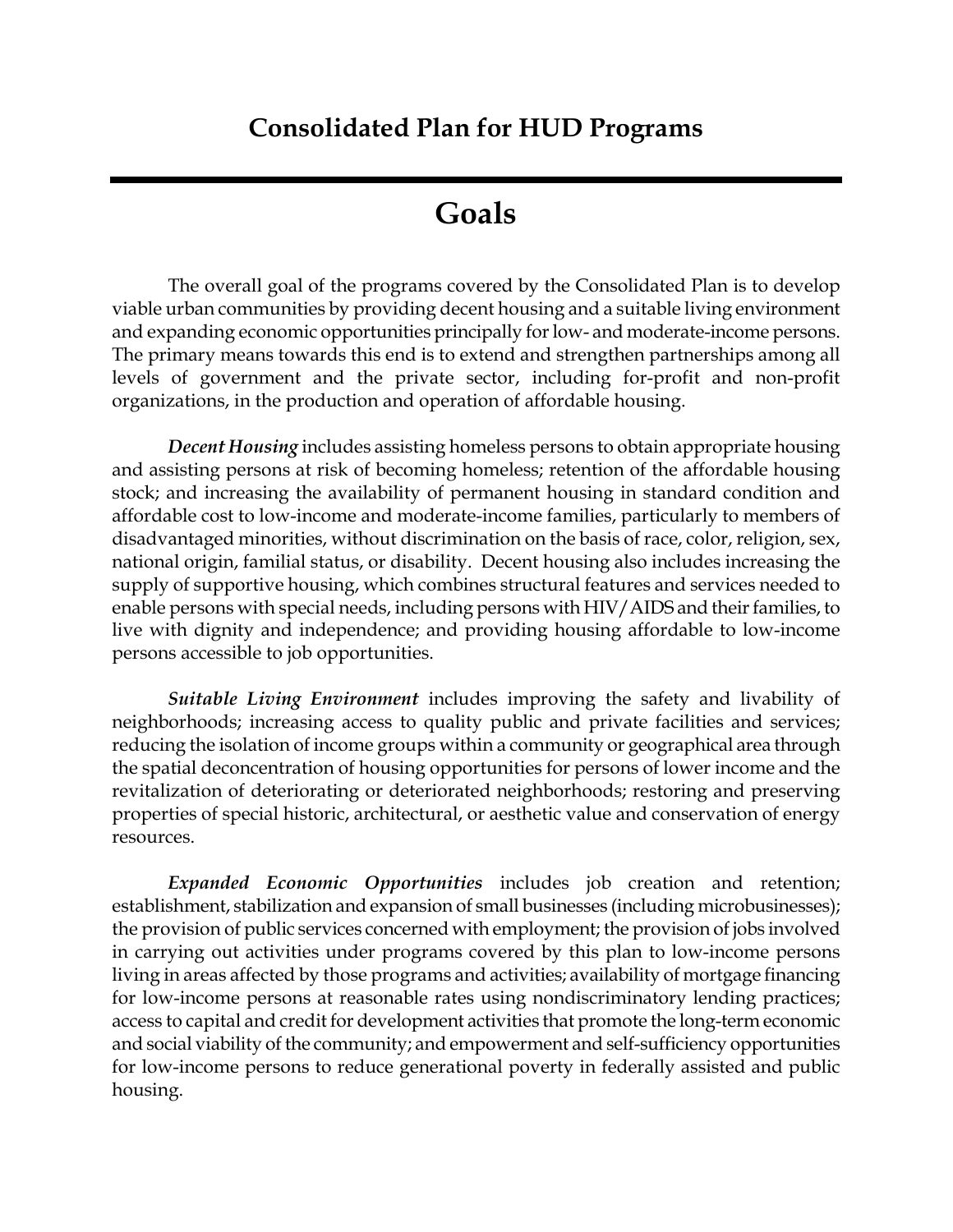# **Eligible Activities**

# **Community Development Block Grant Program**

Acquisition of Real Property Disposition of Real Property Public Facilities & Improvements Clearance & Demolition Public Services Interim Assistance Relocation Privately owned utilities Rehabilitation and Preservation residential, commercial, or industrial buildings Code Enforcement Economic Development Construction of Housing and Homeownership Assistance

In addition to these basic eligibility categories, funds may be used, subject to specific criteria, for: Construction of Housing; Microenterprise Assistance; Special Activities by Community-Based Development Organizations; Technical Assistance for organizational capacity building; Planning and Program Administration.

**National Objective Criteria**: All activities funded under the Community Development Block Grant Program must provide a benefit to low- or moderate-income persons, or must prevent or eliminate slums or blight. An activity can benefit low- or moderate-income persons either on an area basis, on a direct basis or by the creation or retention of jobs.

**Ineligible activities include**: Buildings used for the general conduct of government, general government expenses, political activities, the purchase of construction equipment or furnishings, operating and maintenance expenses, and income payments to persons for food, clothing, housing or utilities.

## **HOME Program**

Housing Construction and Rehabilitation (including acquisition, demolition and related costs) Tenant Assistance Homeownership Assistance Housing Development by Community Housing Development Organizations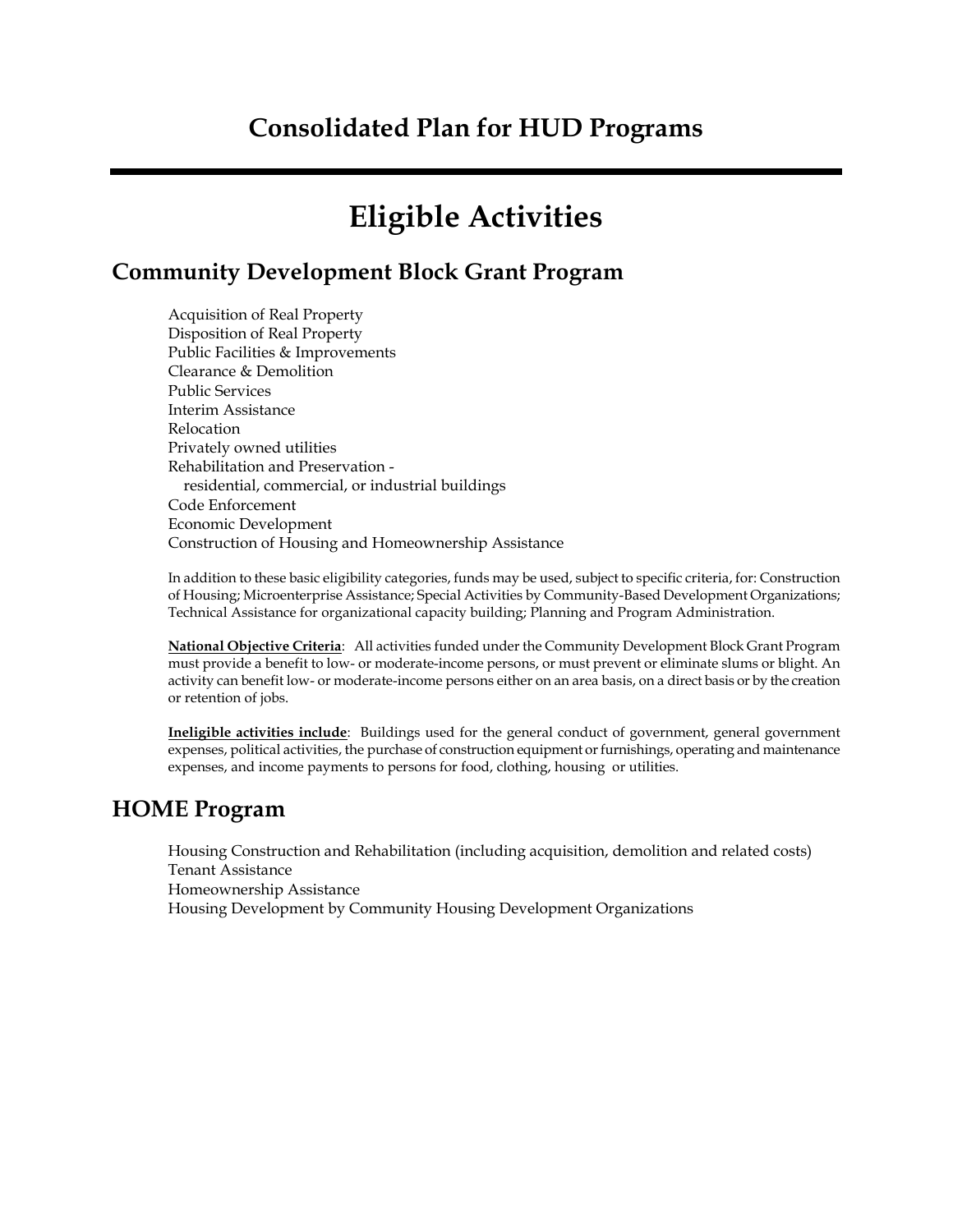## **INSTRUCTIONS FOR SUBMITTING A PROPOSAL**

The City receives funds each year from the Department of Housing and Urban Development (HUD), under the Community Development Block Grant and HOME Programs. To propose activities for funding under these programs, applicants should prepare a Proposal containing the components listed below. If you are requesting funds for more than one project, submit a separate Proposal for each project.

**APPLICATION FORM -** Complete the attached Application Form. *A PROJECT SUMMARY MUST BE LIMITED TO THE SPACE PROVIDED.*

**BUDGET FORMS -** Complete the attached Budget Forms. For physical improvement projects, substitute Budget Form Page 1 with any appropriate format that specifies the construction phases and/or components of the entire project and the estimated cost for each. Please include an estimated timeline for work to commence and be completed.

**PROPOSAL NARRATIVE -** Refer to the attached Proposal Narrative Instructions. The narrative must respond to each section in the instructions.

**CONFLICT OF INTEREST** – Complete the attached Certification, Disclosure and Required Attachment form.

#### *Policies and Guidelines adopted for all submissions beginning with FY 2017:*

- No CDBG Public Service grant application will be considered for less than \$10,000.
- No CDBG Public Service grant will be awarded for less than \$10,000.
- The HUD prescribed cap of 15% of Community Development Block Grant funds allocated to Public Service activities will be strictly adhered to.
- No project having received three successive years of funding will be allowed to reapply without taking at least a one-year hiatus. Additionally, within the three successive years all applicants must demonstrate a quantifiable increase in the level of service from year to year.
- Construction project funding will be limited to those projects that are "shovel ready" and require CDBG or HOME funds to fill a gap in existing funding.
- No multi-year project funding will be considered.

*Incomplete proposals will not be accepted. To be considered complete,* a proposal must contain the required components of the application package, completed in full.

Applicants may be requested to provide additional information during review of Proposals by the City.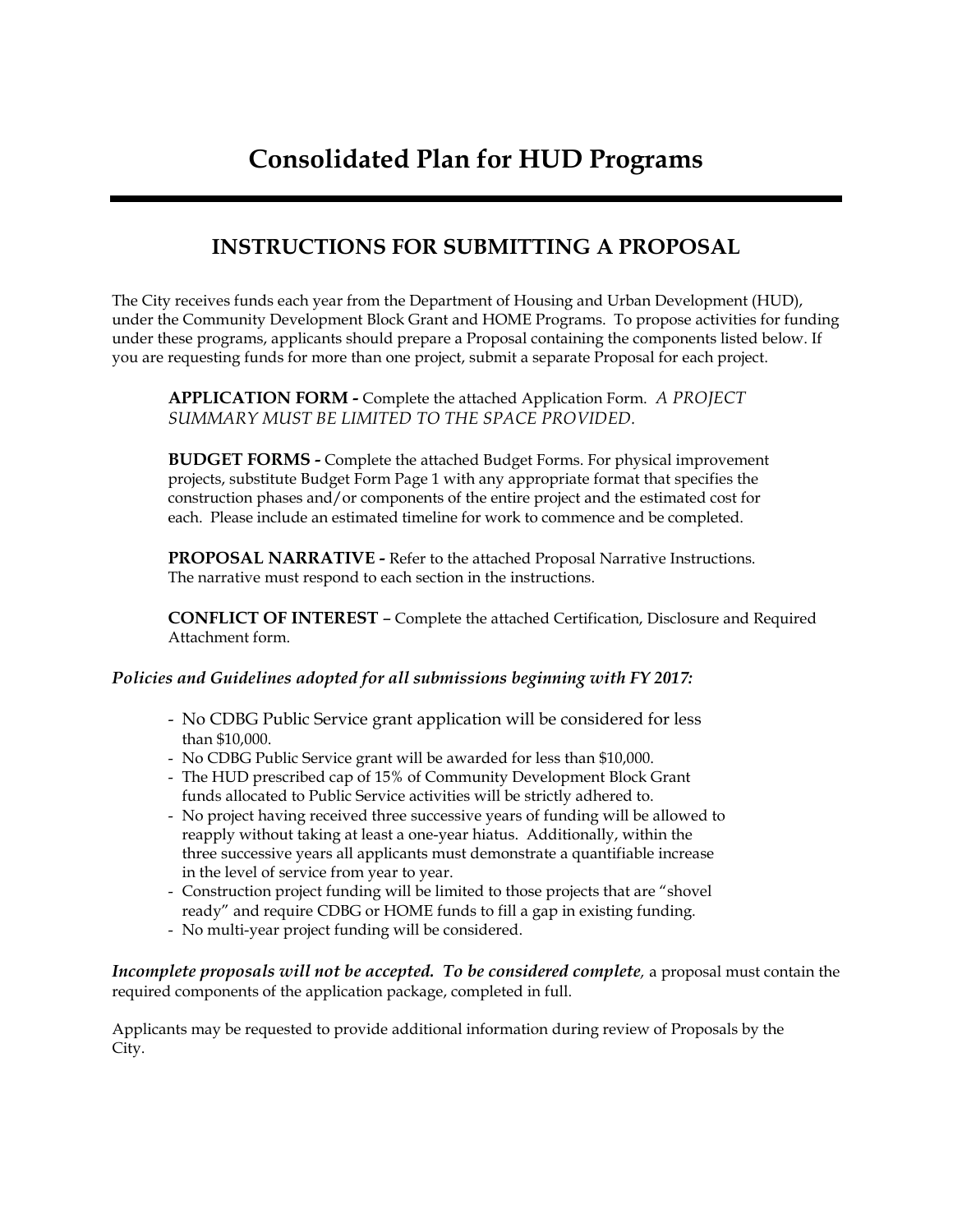#### **INSTRUCTIONS FOR SUBMITTING A PROPOSAL - Cont.**

#### **--** *APPLICATION DEADLINE --*

*To be considered timely,* a proposal must be submitted to the Department of Community Development (DCD), Room 311 in City Hall, no later than 4:00 p.m. on February 8, 2019. Proposals may be hand-delivered or mailed. Proposals may also be emailed to gevans@newbritainct.gov

*Late proposals will not be accepted***.** Submit completed proposals to:

#### **Department of Community Development City of New Britain Room 311, City Hall, 27 West Main Street**

**New Britain, CT 06051-4235** 

#### **--** *TECHNICAL ASSISTANCE -***-**

Applicants who need help in preparing proposals are encouraged to contact the DCD Office of the City of New Britain at (860) 826-3330 early in the proposal solicitation cycle to obtain assistance.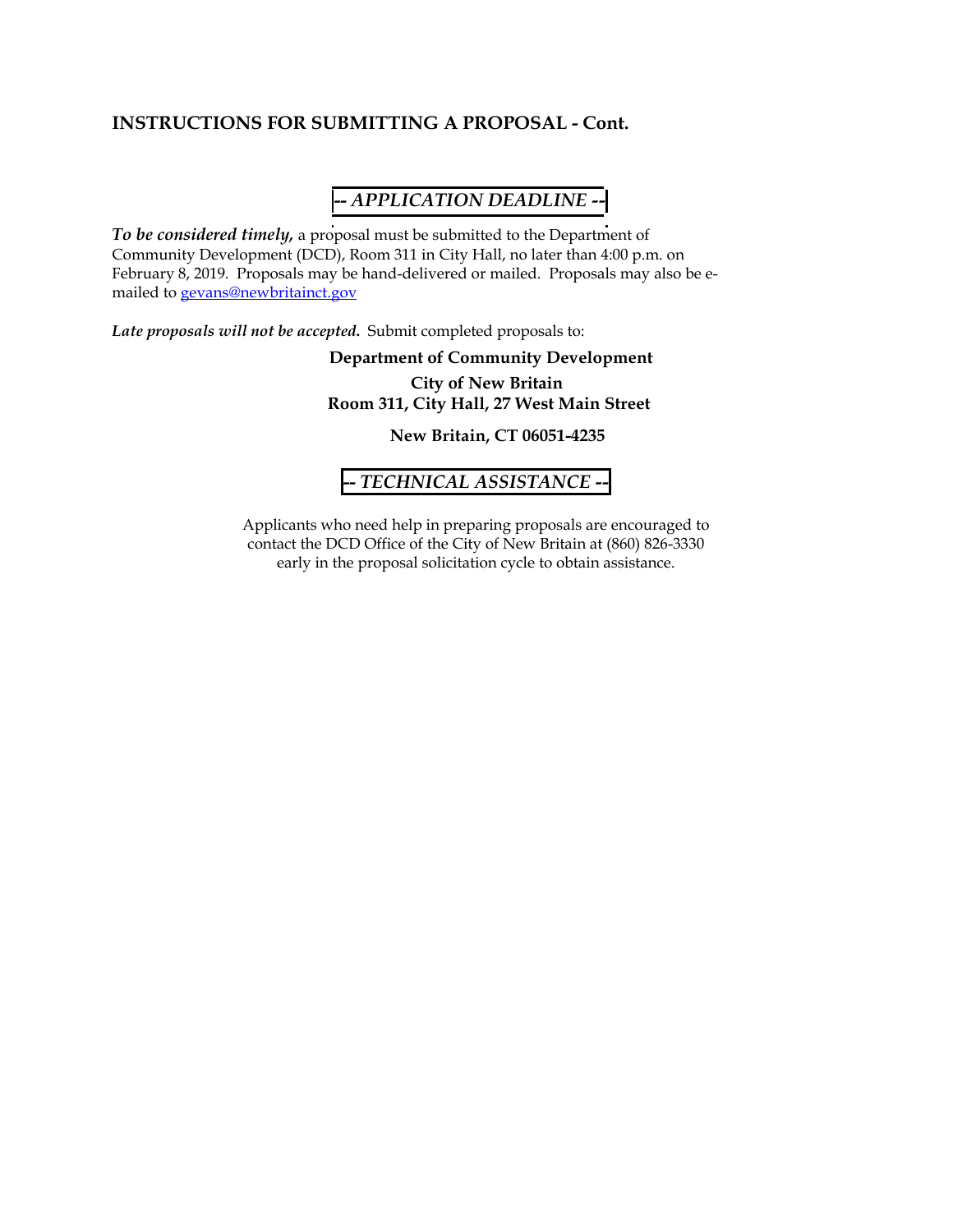# *SPECIAL INSTRUCTIONS FOR CONSTRUCTION PROJECTS*

**Only projects that can begin construction within the upcoming year should be submitted for funding consideration. Please include an estimated project timeline.** 

**The following requirements should be taken into consideration in your selection of projects and your preparation of construction budgets for Public Facilities & Improvements and Rehabilitation activities:** 

- **1. Construction projects are subject to a variety of Federal, State and Municipal laws, statutes, rules and regulations, including City Zoning Ordinances, the State Building and Fire Safety Codes, the Federal Labor Standards/Davis-Bacon Prevailing Wages and the Federal Environmental Review process.**
- **2. Construction budgets should anticipate the following:**
	- **a) Davis-Bacon Wages may increase project costs by 30-40%.**
	- **b) Bonds (Bid, Performance, Labor and Material) are required for projects exceeding \$150,000 and may also be required for smaller projects.**
	- **c) Depending upon the scope of the project, the age of the building, and the type of building materials, environmental testing fees and resulting mitigation measures may be necessary.**
	- **d) Insurance is required for all construction projects.**
	- **e) City permit fees will not be waived.**
- **3. Construction projects are subject to the Federal/OMB procurement requirements.**
- **4. Work on the project may not commence without explicit approval of the Department of Community Development.**
- **5. Payment is generally on a reimbursement basis provided that an executed funding agreement is in place, and the project is in compliance with all terms/conditions of that agreement. Expenditures incurred prior to the effective date of the HUD allocation will be ineligible for reimbursement.**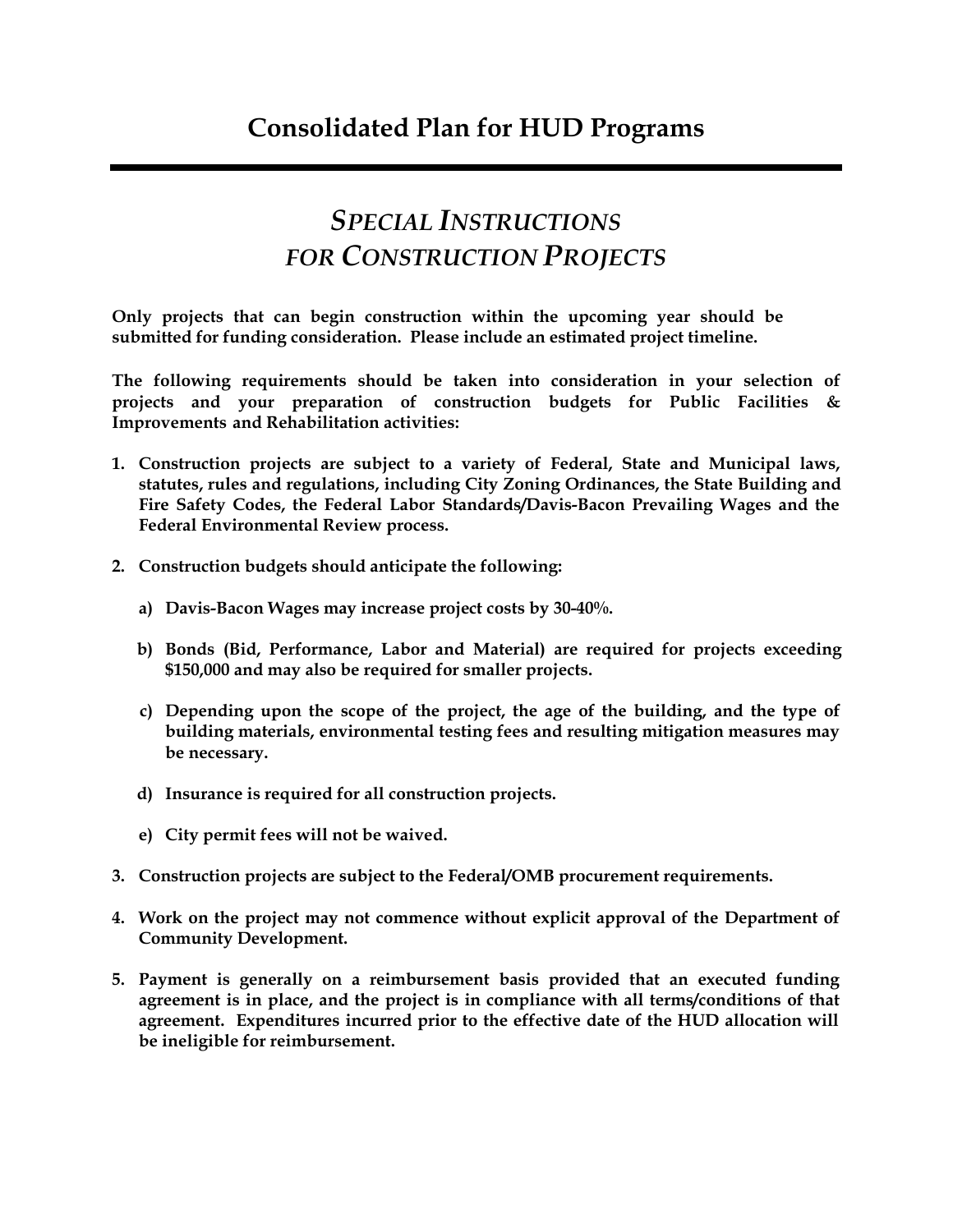# **Consolidated Plan for HUD Programs PROPOSAL NARRATIVE INSTRUCTIONS**

*Provide the following information in narrative form, not to exceed 6 pages.*

## **JUSTIFICATION**

- **Describe the need for this project. Quantify the magnitude of the problem that will be addressed.**
- **Explain how the project will meet one of the following HUD objectives:**
	- **Benefit to Low and Moderate Income Persons**
	- **Prevention or Elimination of Slums or Blight**
- **Discuss how your organization is appropriate for carrying out this project.**

### **PROJECT DESCRIPTION**

- **State the specific goals and objectives of the proposed project.**
- **Identify specific activities to be undertaken or services to be provided. Describe what will be done, by whom, how and when.**
- **Comment on how this project proposes a solution that is unique from other programs or services that are currently available in the City OR how this project involves collaborative efforts with other service providers. Priority funding consideration will be given to those projects that demonstrate cost savings and greater effectiveness through collaborative efforts.**

#### **IMPACT**

- **Quantify the proposed accomplishments and anticipated benefits. (for example, number of persons or families to be served, number of buildings to be renovated, etc.)**
- **Describe the measures by which you will determine the success of the project towards meeting goals.**
- **Discuss how the project contributes to neighborhood revitalization.**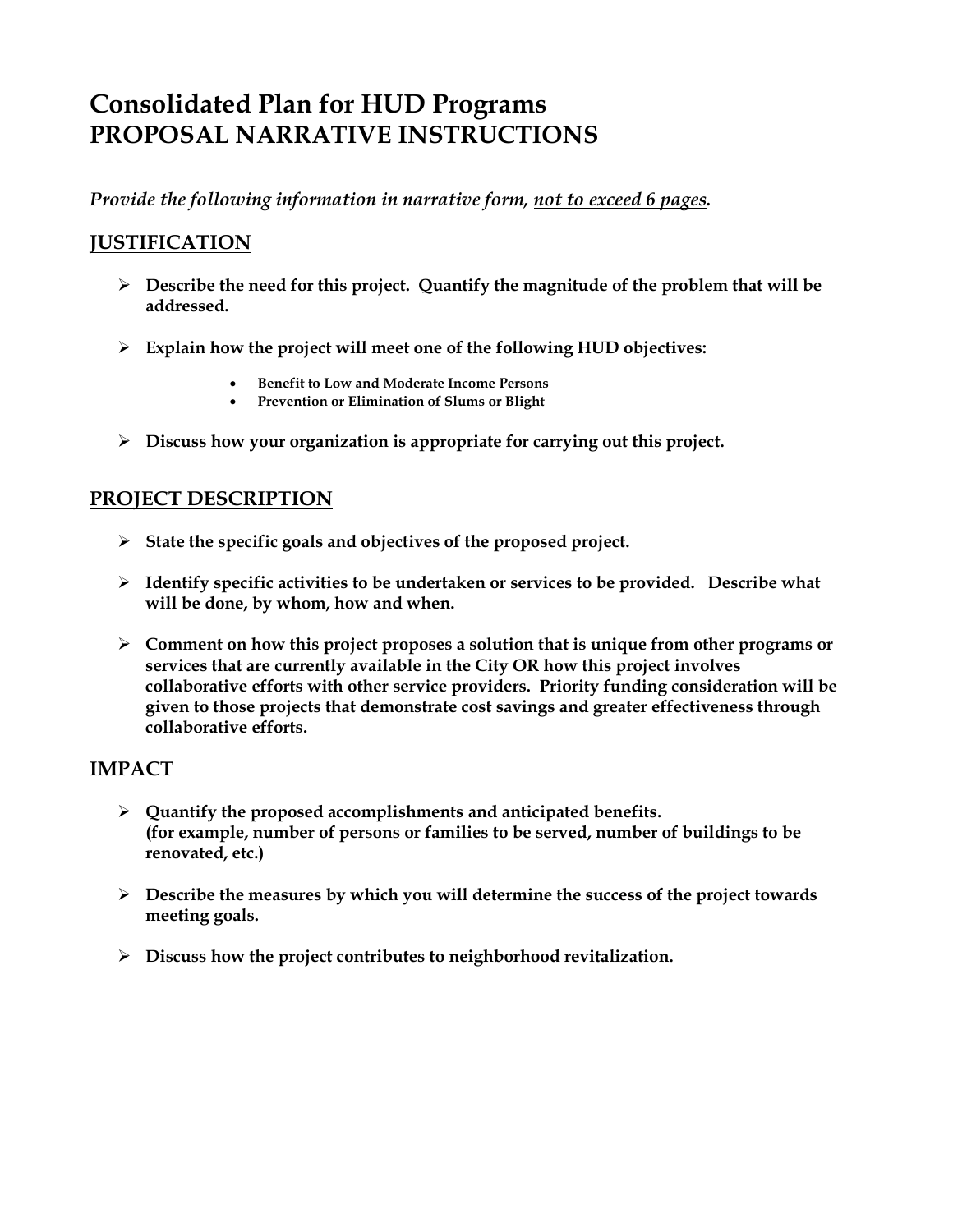# **2019**

## **Consolidated Plan for HUD Programs APPLICATION FORM**

| <b>Project Title:</b>    |                                                               |  |  |  |  |
|--------------------------|---------------------------------------------------------------|--|--|--|--|
| <b>Project Location:</b> |                                                               |  |  |  |  |
| <b>Amount Requested:</b> |                                                               |  |  |  |  |
| <b>Project Summary:</b>  |                                                               |  |  |  |  |
| Name of Applicant:       |                                                               |  |  |  |  |
| Address:                 |                                                               |  |  |  |  |
| <b>Contact Person:</b>   |                                                               |  |  |  |  |
| <b>Phone Number:</b>     |                                                               |  |  |  |  |
| <b>Email Address:</b>    |                                                               |  |  |  |  |
| <b>Employer ID No.:</b>  |                                                               |  |  |  |  |
| IRS Tax Exempt No.:      |                                                               |  |  |  |  |
| <b>DUNS No.:</b>         |                                                               |  |  |  |  |
|                          |                                                               |  |  |  |  |
|                          | Project is ongoing and was previously allocated HUD funds     |  |  |  |  |
| <b>Check One:</b>        | Project is ongoing but has not been allocated HUD funds       |  |  |  |  |
|                          | Project is a new service or activity                          |  |  |  |  |
| <b>Check One:</b>        | Application for Community Development Block Grant Funds       |  |  |  |  |
|                          | Application for HOME Program Funds                            |  |  |  |  |
| <b>Organization Type</b> | Non-Profit<br>Public Agency<br>Institution of Higher Learning |  |  |  |  |
| Check all that Apply:    | Faith-Based<br>For-Profit                                     |  |  |  |  |

*I, the authorized representative of the applicant, certify that the information provided in this application is correct to the best of my knowledge and that, if funded; the applicant will comply with all applicable requirements, including the City of New Britain Ordinances, Section 2-199, "Discrimination Prohibited."*

Signed Date

Printed Name and Title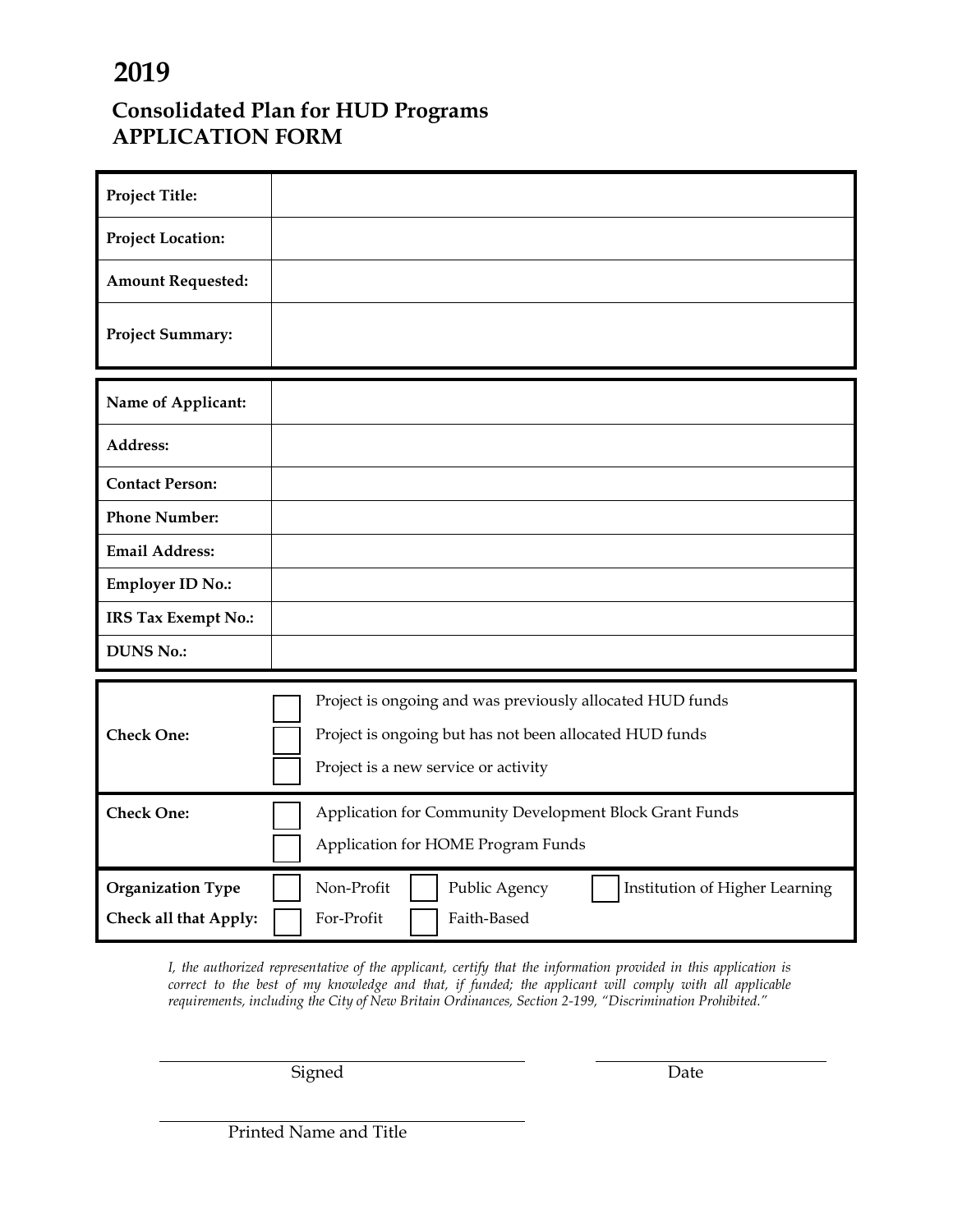# **2019**

# **Consolidated Plan for HUD Programs BUDGET FORM - Page 1**

## **I. PROGRAM BUDGET**

**Project Title:**

|                                         | <b>HUD Funds</b><br>Requested | <b>Other Sources</b> | <b>Total</b>     |
|-----------------------------------------|-------------------------------|----------------------|------------------|
| <b>Administrative Overhead</b>          |                               |                      |                  |
|                                         |                               |                      |                  |
| <b>Salaries</b>                         |                               |                      | \$0.00           |
| <b>FICA</b>                             |                               |                      | \$0.00           |
| Fringes                                 |                               |                      | \$0.00           |
| Accounting                              |                               |                      | \$0.00           |
| Audit                                   |                               |                      | \$0.00           |
|                                         |                               |                      | \$0.00           |
|                                         |                               |                      | \$0.00           |
|                                         |                               |                      | \$0.00           |
| <b>Administrative Overhead Subtotal</b> | \$0.00                        | \$0.00               | \$0.00           |
|                                         |                               |                      |                  |
| Salaries - list positions to            |                               |                      |                  |
| be paid with HUD funds                  |                               |                      |                  |
|                                         |                               |                      | \$0.00           |
|                                         |                               |                      | \$0.00           |
|                                         |                               |                      | \$0.00           |
|                                         |                               |                      | \$0.00           |
| Other Salaries                          |                               |                      |                  |
| <b>FICA</b>                             |                               |                      | \$0.00           |
| Fringes                                 |                               |                      | \$0.00<br>\$0.00 |
| Contractual Services                    |                               |                      | \$0.00           |
| Equipment                               |                               |                      | \$0.00           |
| Insurance                               |                               |                      | \$0.00           |
| Printing                                |                               |                      | \$0.00           |
| Postage                                 |                               |                      | \$0.00           |
| Rent                                    |                               |                      | \$0.00           |
| Supplies                                |                               |                      | \$0.00           |
| Telephone                               |                               |                      | \$0.00           |
| <b>Utilities</b>                        |                               |                      | \$0.00           |
|                                         |                               |                      | \$0.00           |
|                                         |                               |                      | \$0.00           |
|                                         |                               |                      | \$0.00           |
| <b>TOTAL PROJECT COSTS*</b>             | \$0.00                        | \$0.00               | \$0.00           |

\*Please note, this page should show all costs of running the program, listed as HUD or Other.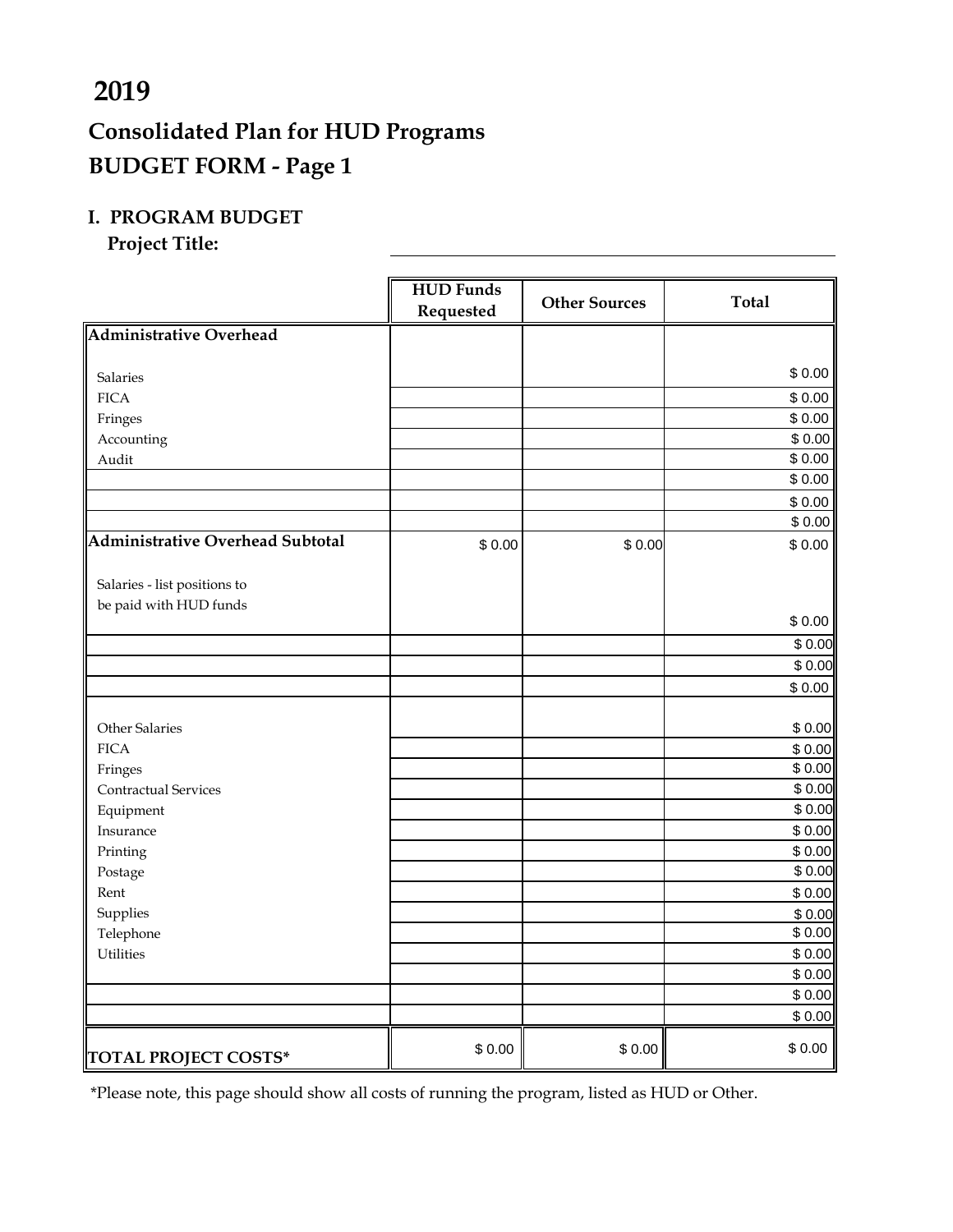# **Consolidated Plan for HUD Programs BUDGET FORM - Page 2**

#### **II. OTHER SOURCES**

| 2019                                                                                                        |        |  |                         |                        |               |
|-------------------------------------------------------------------------------------------------------------|--------|--|-------------------------|------------------------|---------------|
| <b>Consolidated Plan for HUD Programs</b>                                                                   |        |  |                         |                        |               |
| <b>BUDGET FORM - Page 2</b>                                                                                 |        |  |                         |                        |               |
|                                                                                                             |        |  |                         |                        |               |
| <b>II. OTHER SOURCES</b>                                                                                    |        |  |                         |                        |               |
| Identify the source and amount of the "Other Sources" on Page 1 (Column 3) contributing<br>to this program. |        |  |                         |                        |               |
| <b>Project Title:</b>                                                                                       |        |  |                         |                        |               |
|                                                                                                             |        |  |                         |                        |               |
|                                                                                                             |        |  | Chiley Federal Function |                        |               |
|                                                                                                             |        |  |                         |                        |               |
| <b>SOURCE</b>                                                                                               |        |  | Statehold Functs        | Private funds<br>Other | <b>AMOUNT</b> |
|                                                                                                             |        |  |                         |                        |               |
|                                                                                                             |        |  |                         |                        |               |
|                                                                                                             |        |  |                         |                        |               |
|                                                                                                             |        |  |                         |                        |               |
|                                                                                                             |        |  |                         |                        |               |
|                                                                                                             |        |  |                         |                        |               |
|                                                                                                             |        |  |                         |                        |               |
|                                                                                                             |        |  |                         |                        |               |
|                                                                                                             |        |  |                         |                        |               |
|                                                                                                             |        |  |                         |                        |               |
|                                                                                                             |        |  |                         |                        |               |
|                                                                                                             | Total* |  |                         |                        | \$0.00        |

\* Please note, this amount should at least equal the last row and third column (*Other Sources)* on Page 1 of the Budget Form. This means your program balances (i.e. the program expenses equal the program revenue).

**III. PROGRAM BUDGET PERIOD** *FROM: TO:*

#### **IV. AGENCY BUDGET**

Summarize below, or attach, the budget for your entire agency operations identifying all funding sources & indicating the beginning and ending dates of your fiscal year that covers your Program Budget Period.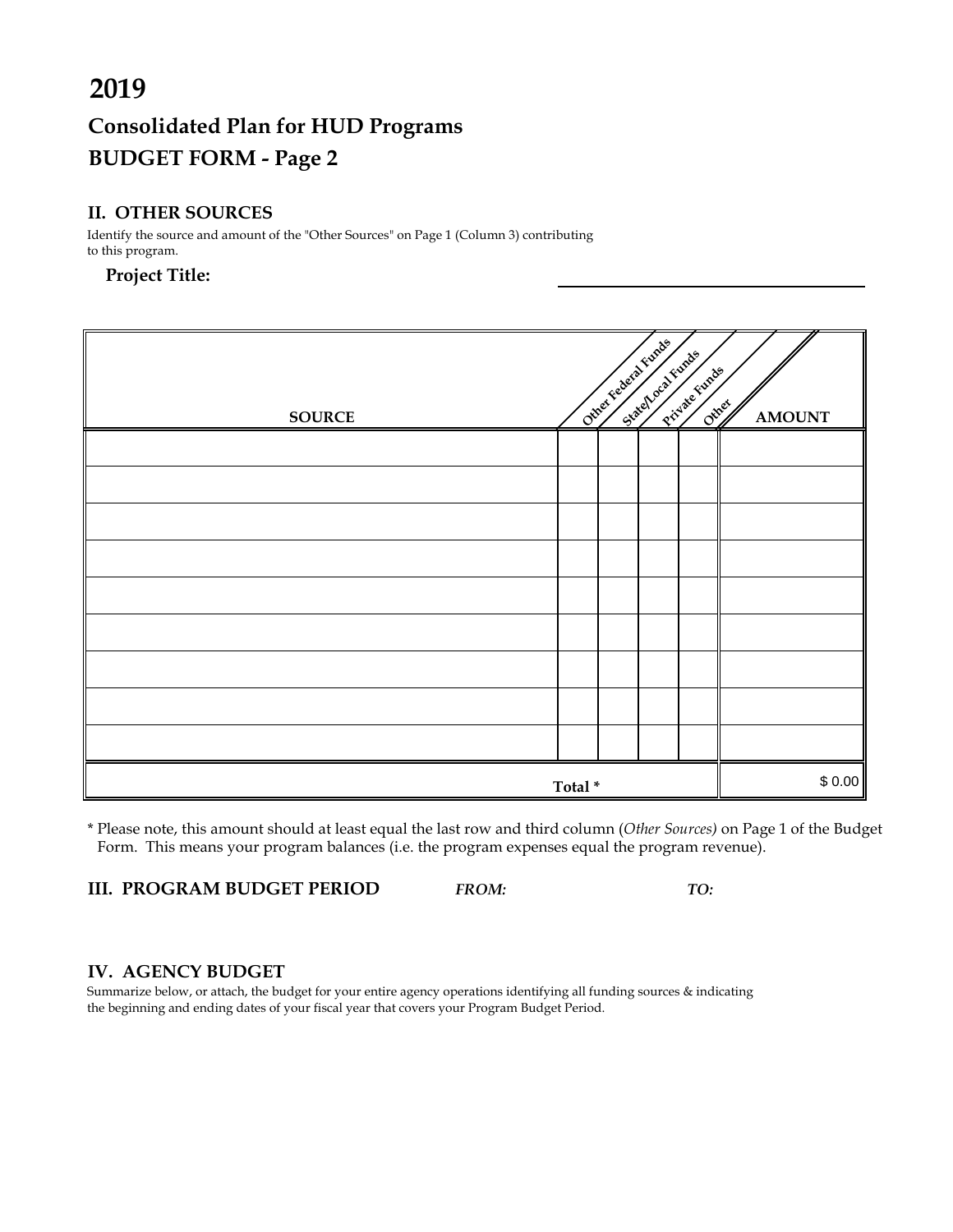# **Consolidated Plan for HUD Programs CONFLICT OF INTEREST 2019**

# **Certification**

I, the authorized representative of the applicant for HUD fund from the City of New Britain, hereby certify that the applicant has reviewed the Conflict of Interest regulations for the applicable HUD Program indicated below: *(Check all Programs under which you are submitting an application for funds and refer to attached regulations)* 

Community Development Block Grant Program, Regulations at 24 CFR 570.611

HOME Program, Regulations at 24 CFR 92.356

I further certify that it has been determined that: (*Check one)* 

No prohibited conflicts of interest exist pertaining to this organization's application for HUD funds from the City of New Britain, or

All possible conflicts of interest have been identified in the Disclosure section below.

| Signed:       |  |
|---------------|--|
| Printed Name: |  |
| Title:        |  |
| Date:         |  |
|               |  |

**Disclosure**<br>Identify below **any and all possible** conflicts of interest pertaining to your organization's application for HUD funds from the City of New Britain. For any persons identified, the City, in consultation with HUD, will determine if a conflict exists and will consult as appropriate with HUD to determine if an exception can be granted.

| Name of Person | Title | Function | Nature of Conflict |
|----------------|-------|----------|--------------------|
|                |       |          |                    |
|                |       |          |                    |
|                |       |          |                    |
|                |       |          |                    |
|                |       |          |                    |
|                |       |          |                    |
|                |       |          |                    |

# Required Attachment

Attach the applicant organization's list of Directors/Corporators including names and addresses.